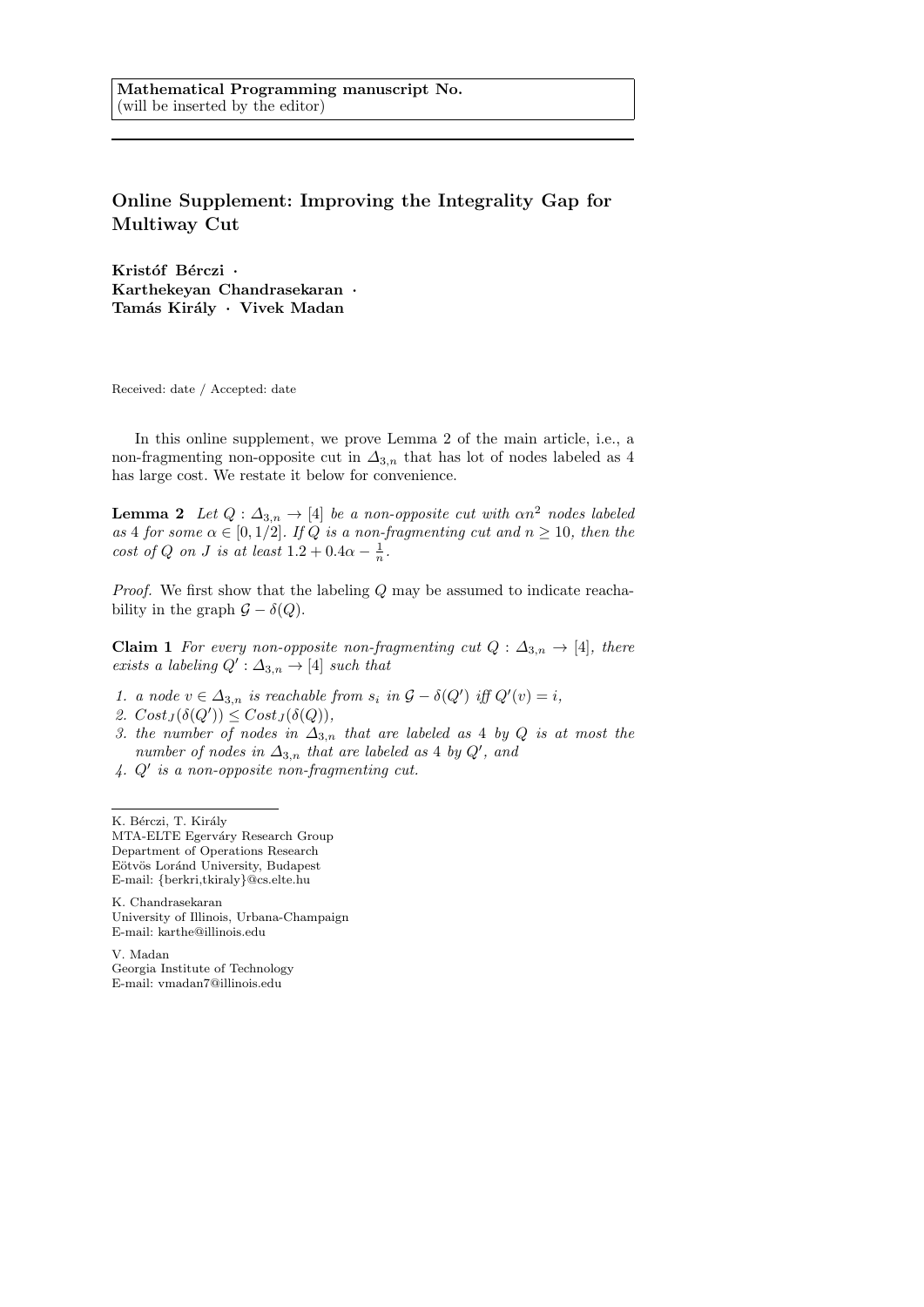

Fig. 1 An example of a cut  $Q$  and the cut  $Q'$  obtained in the proof of Claim 1.

*Proof.* For  $i \in [3]$ , let  $S_i$  be the set of nodes that can be reached from  $s_i$  in  $\mathcal{G} - \delta(Q)$ . Consider a labeling Q' defined by

$$
Q'(v) := \begin{cases} i & \text{if } v \in S_i, \text{ and} \\ 4 & \text{if } v \in \Delta_{3,n} \setminus (S_1 \cup S_2 \cup S_3). \end{cases}
$$

See Figure 1 for an example of a cut  $Q$  and the cut  $Q'$  obtained as above. We prove the required properties for the labeling  $Q'$  below.

- 1. By definition,  $Q'(v) = i$  iff v is reachable from  $s_i$  in  $\mathcal{G} \setminus \delta(Q')$ .
- 2. Since  $\delta(Q') = (\delta(S_1) \cup \delta(S_2) \cup \delta(S_3)) \cap \delta(Q)$ , we have that  $\delta(Q') \subseteq \delta(Q)$ . Hence,  $Cost_J(\delta(Q')) \leq Cost_J(\delta(Q)).$
- 3. Let  $i \in [3]$ . Since all nodes of  $S_i$  are labeled as i by Q, the nodes labeled as i by  $Q'$  is a subset of the set of nodes labeled as i by  $Q$ . This implies that  $Q'$  is also a non-opposite cut and that the number of nodes in  $\Delta_{3,n}$ that are labeled as 4 by  $Q$  is at most the number of nodes in  $\varDelta_{3,n}$  that are labeled as 4 by  $Q'$ .
- 4. Since Q is a non-fragmenting cut, there exist distinct  $i, j \in [3]$  such that  $|\delta(Q) \cap L_{ij}| = 1$ . Since  $\delta(Q') \subseteq \delta(Q)$ , we have that  $|\delta(Q') \cap L_{ij}| \leq 1$ . On the other hand, Q' labels  $s_i$  by i and  $s_j$  by j and hence,  $|\delta(Q') \cap L_{ij}| \geq 1$ . Combining the two, we have that  $|\delta(Q') \cap L_{ij}| = 1$  and hence  $Q'$  is a non-fragmenting cut.

 $\Box$ 

Let  $\mathcal{G}' := \mathcal{G} - \delta(Q)$ . By Claim 1, we may henceforth assume that

For every node  $v \in V$ , v is reachable from  $s_i$  in  $\mathcal{G}'$  iff  $Q(v) = i$ . (1)

In order to show a lower bound on the cost of  $Q$ , we will modify  $Q$  to obtain a non-opposite cut while reducing its cost by at least  $0.4\alpha$ . [1] showed that the cost of every non-opposite cut on J is at least  $1.2 - \frac{1}{n}$ . Therefore, the cost of Q on J must be at least  $1.2 - \frac{1}{n} + 0.4\alpha$ .

Since Q is a non-fragmenting cut, there exist distinct  $i, j \in [3]$  such that  $|\delta(Q) \cap L_{ij}| = 1$ . Without loss of generality, suppose that  $i = 1$  and  $j = 3$ .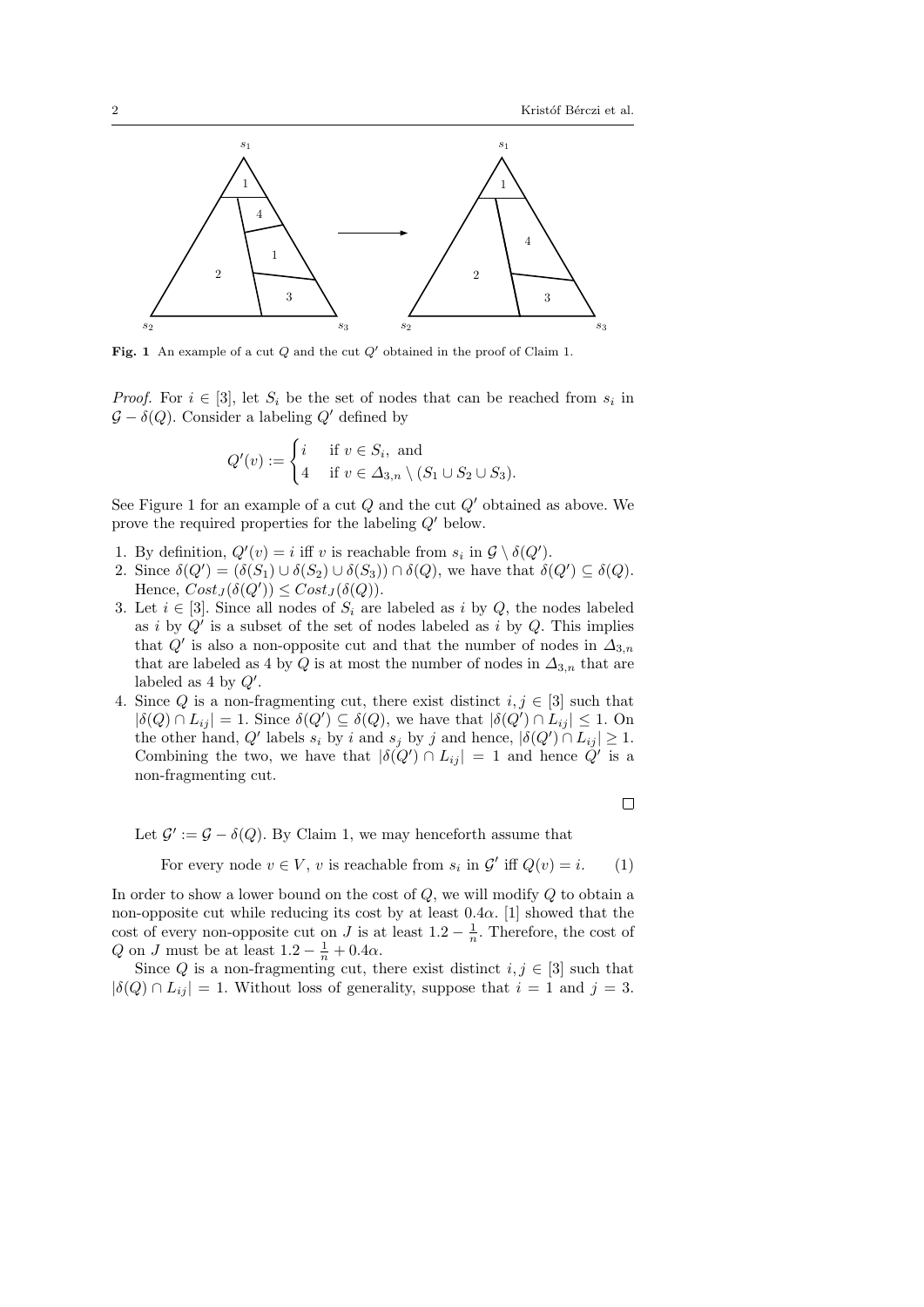For  $i \in [3]$ , let  $S_i := \{v \in \Delta_{3,n} \mid Q(v) = i\}$ , i.e.  $S_i$  is the set of nodes that can be reached from  $s_i$  in  $\mathcal{G}'$ . Let  $B := \{v \in \Delta_{3,n} \mid Q(v) = 4\}$  be the set of nodes labeled as 4 by Q. Then,  $|B| = \alpha n^2$ . We note that  $S_1$ ,  $S_2$ , and  $S_3$  are components of  $\mathcal{G}'$ , and the set B is the union of the remaining components.

We recall that  $V_{ij}$  is the set of end nodes of edges in  $L_{ij}$ . We say that a node  $v \in \Delta_{3,n}$  can reach  $V_{ij}$  in  $\mathcal{G}'$  if there exists a path from v to some node  $w \in V_{ij}$  in  $\mathcal{G}'$ . We observe that all nodes in  $V_{13}$  are reachable from either  $s_1$ or  $s_3$  in  $\mathcal{G}'$ . In particular, this means that no node of B can reach  $V_{13}$  in  $\mathcal{G}'$ . We partition the node set  $B$  based on reachability as follows (see Figure 2):

> $B_1 := \{v \in B \mid v \text{ cannot reach } V_{12} \text{ and } V_{23} \text{ in } \mathcal{G}'\},\$  $B_2 := \{v \in B \mid v \text{ can reach } V_{12} \text{ but not } V_{23} \text{ in } \mathcal{G}'\},\$  $B_3 := \{v \in B \mid v \text{ can reach } V_{23} \text{ but not } V_{12} \text{ in } \mathcal{G}'\},\$ and  $B_4 := \{v \in B \mid v \text{ can reach } V_{12} \text{ and } V_{23} \text{ in } \mathcal{G}'\}.$



Fig. 2 Partition of B into  $B_1$ ,  $B_2$ ,  $B_3$ ,  $B_4$ .

For  $r \in [4]$ , let  $\beta_r := |B_r|/n^2$ . We next summarize the properties of the sets defined above.

**Proposition 1** The sets  $B_1, B_2, B_3, B_4$  defined above satisfy the following properties:

- (i) For every distinct r,  $p \in [4]$ , we have  $B_r \cap B_p = \emptyset$ .
- (ii) For every  $r \in [4]$ , we have  $\delta(B_r) \subseteq \delta(Q)$ , i.e.  $B_r$  is the union of some components of  $\mathcal{G}'$ .
- (iii) For every  $r \in [4]$  and every edge  $e \in \delta(B_r)$ , one end node of e is in  $B_r$ and the other one is in  $S_1 \cup S_2 \cup S_3$ .
- (iv) For every distinct  $r, p \in [4]$ , we have  $\delta(B_r) \cap \delta(B_p) = \emptyset$ .
- (v)  $B = \bigcup_{r=1}^{4} B_r$ ,  $\sum_{r=1}^{4} \beta_r = \alpha$ , and  $\beta_r \leq 0.66$  for every  $r \in [4]$ .

Proof. (i) The disjointness property follows from the definition of the sets.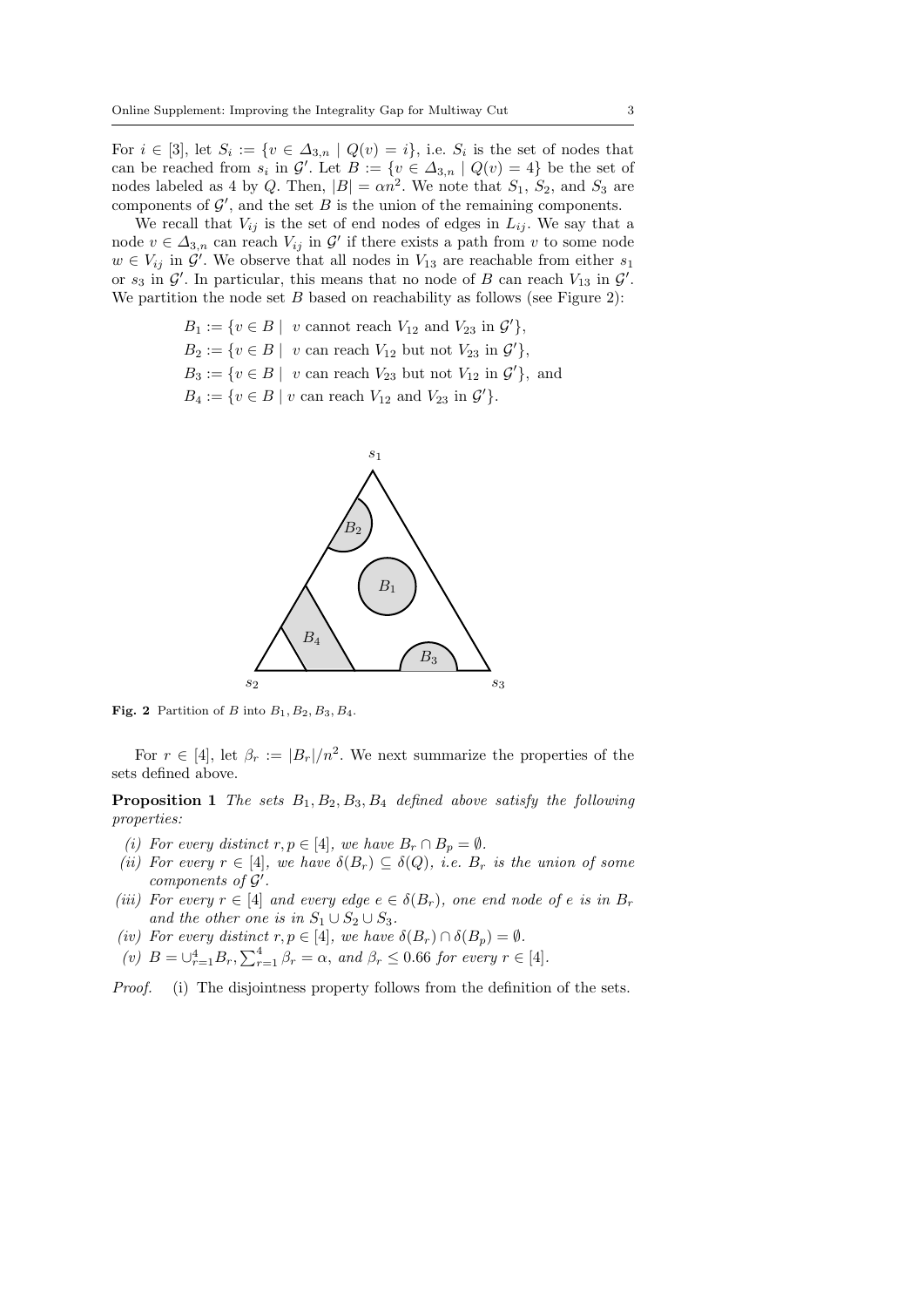- (ii) Suppose  $\delta(B_r)$  is not a subset of  $\delta(Q)$  for some  $r \in [4]$ . Without loss of generality, let  $r = 1$  (the proof is similar for the other cases). Then, there exists an edge  $uv \in E_{3,n} \setminus \delta(Q)$  with  $u \in B_1, v \in B \setminus B_1$ . Since v is in  $B \setminus B_1$ , it follows that the node v can reach either  $V_{12}$  or  $V_{13}$  in  $\mathcal{G}'$ . Moreover, since the edge  $uv$  is in  $\mathcal{G}'$ , it follows that the node u can also reach either  $V_{12}$  or  $V_{13}$  in  $\mathcal{G}'$ , and hence  $u \notin B_1$ . This contradicts the assumption that  $u \in B_1$ .
- (iii) Let  $uv \in \delta(B_r)$  with  $u \in B_r$  and  $v \notin B_r$ . Since  $Q(u) = 4$ , the node u is not reachable from any of the terminals in  $\mathcal{G}'$ . Suppose that the node  $v$  is also not reachable from any of the terminals in  $\mathcal{G}'$ . Then, by the reachability assumption, it follows that  $Q(v) = 4$ . Hence, the edge uv has both end-nodes labeled as 4 by Q and therefore  $uv \notin \delta(Q)$ . Thus, we have an edge  $uv \in \delta(B_i) \setminus \delta(Q)$  contradicting part ii.
- (iv) Follows from parts i and iii.
- (v) By definition, we have that  $B = \bigcup_{r=1}^{4} B_r$ . Since the sets  $B_1, B_2, B_3, B_4$ are pair-wise disjoint, they induce a partition of B and hence  $|B|$  =  $\sum_{r=1}^{4} |B_r|$ . Consequently,  $\sum_{r=1}^{4} \beta_r n^2 = \alpha n^2$  and thus,  $\sum_{r=1}^{4} \beta_r = \alpha$ . Next, we note that  $|\Delta_{3,n}| = (n+1)(n+2)/2$ . Since  $B_r \subseteq B \subseteq \Delta_{3,n}$ , we have that  $\beta_r = |B_r|/n^2 \leq |\Delta_{3,n}|/n^2 \leq (1+1/n)(1+2/n)/2 \leq 0.66$  since  $n > 10$ .

 $\Box$ 

By Proposition 2(i) of the main article, the cut-set  $\delta(Q)$  is a non-opposite cut-set. The following claim shows a way to modify  $\delta(Q)$  to obtain a nonopposite cut-set with strictly smaller cost if  $\beta_r > 0$ .

**Claim 2** For every  $r \in [4]$ , there exists  $E_r \subseteq \delta(B_r)$ ,  $E'_r \subseteq \mathcal{G}[B_r]$  such that

1.  $E_r \subseteq \delta(S_i)$  for some  $i \in [3]$ , 2.  $(\delta(Q) \setminus E_r) \cup E'_r$  is a non-opposite cut-set and 3.  $Cost_J(E_r) - Cost_J(E_r') \geq 0.4\beta_r$ .

*Proof.* We consider the cases  $r = 1, 2, 4$  individually as the proofs are different for each of them. The case of  $r = 3$  is similar to the case of  $r = 2$ . We begin with a few notations that will be used in the proof. For distinct  $i, j \in [3]$ , and for  $t \in \{0, 1, \ldots, 2n/3\}$ , let  $V_{ij}^t := \{u \in \Delta_{3,n} : u_k = t/n$  for  $\{k\} = [3] \setminus \{i, j\}$ . Thus,  $V_{ij}^t$  denotes the set of nodes that are on the line parallel to  $V_{ij}$  and at distance  $t/n$  from it. We will call the sets  $V_{ij}^t$  as lines for convenience. Let  $L_{ij}^t$ denote the edges of  $E_{3,n}$  whose end-nodes are in  $V_{ij}^t$ . Thus, the edges in  $L_{ij}^t$ are parallel to  $L_{ij}$  (see Figure 3).

1. **Suppose**  $r = 1$ . We partition the set  $\delta(B_1)$  of edges into three sets  $X_i :=$  $\delta(B_1) \cap \delta(S_i)$  for  $i \in [3]$  (see Figure 4).

By Proposition 1(iii), we have that  $(X_1, X_2, X_3)$  is a partition of  $B_1$ . Let

$$
E_1 := \arg \max \{ Cost_J(F) : F \in \{X_1, X_2, X_3\} \} \text{ and }
$$
  

$$
E'_1 := \emptyset.
$$

We now show the required properties for this choice of  $E_1$  and  $E_1'$ .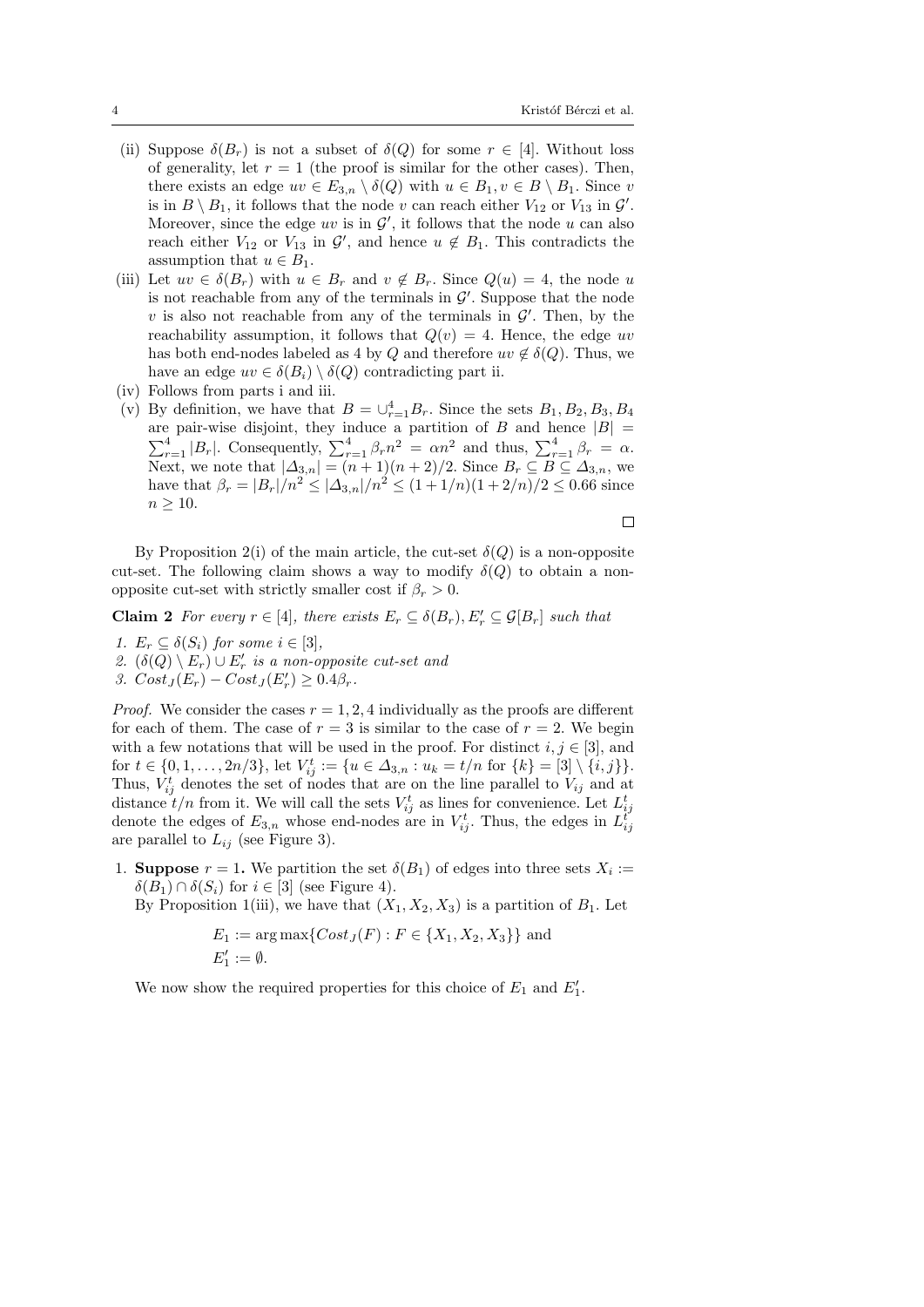

**Fig. 3** The set of edges  $L_{23}^t$ .



**Fig. 4** Partition of  $\delta(B_1)$  into  $X_i$ 's.

- (a) Since  $E_1' = \emptyset$ , we need to show that  $\delta(Q) \setminus E_1$  is a non-opposite cut-set. Let  $\mathcal{G}'' := \mathcal{G} - (\delta(Q) \setminus E_1)$ . For each edge  $e \in E_1$ , the end node of e in  $\Delta_{3,n} \setminus B_1$  is reachable from a terminal  $s_i$  in  $\mathcal{G}'$  iff it is reachable from  $s_i$  in  $\mathcal{G}''$ . Therefore, for each node  $v \in \Delta_{3,n} \setminus B_1$  and a terminal  $s_i$  for  $i \in [3]$ , we have that v is reachable from  $s_i$  in  $\mathcal{G}'$  iff v is reachable from  $s_i$  in  $\mathcal{G}''$ . Since  $\delta(Q)$  is a non-opposite cut-set, it follows that  $s_i$  cannot reach  $V_{jk}$  in  $\mathcal{G}'$  for  $\{i, j, k\} = [3]$ . Since  $B_1 \cap (V_{12} \cup V_{23} \cup V_{13}) = \emptyset$ , the terminal  $s_i$  cannot reach  $V_{jk}$  in  $\mathcal{G}''$  for  $\{i, j, k\} = [3]$ . Hence,  $\delta(Q) \setminus E_1$ is a non-opposite cut-set.
- (b) We note that none of the nodes in  $B_1$  can reach  $V_{12}$ ,  $V_{23}$  and  $V_{13}$ in  $\mathcal{G}'$ . Therefore, if there exists a node from  $B_1$  in  $V_{ij}^t$  for some  $t \in$  $\{1,\ldots,n\}$ , then at least two edges in  $L_{ij}^t$  should be in  $\delta(B_1)$  (see Figure 5). Therefore, if  $V_{ij}^t \cap B_1 \neq \emptyset$ , then  $|\delta(\check{B}_1) \cap L_{ij}^t| \geq 2$ .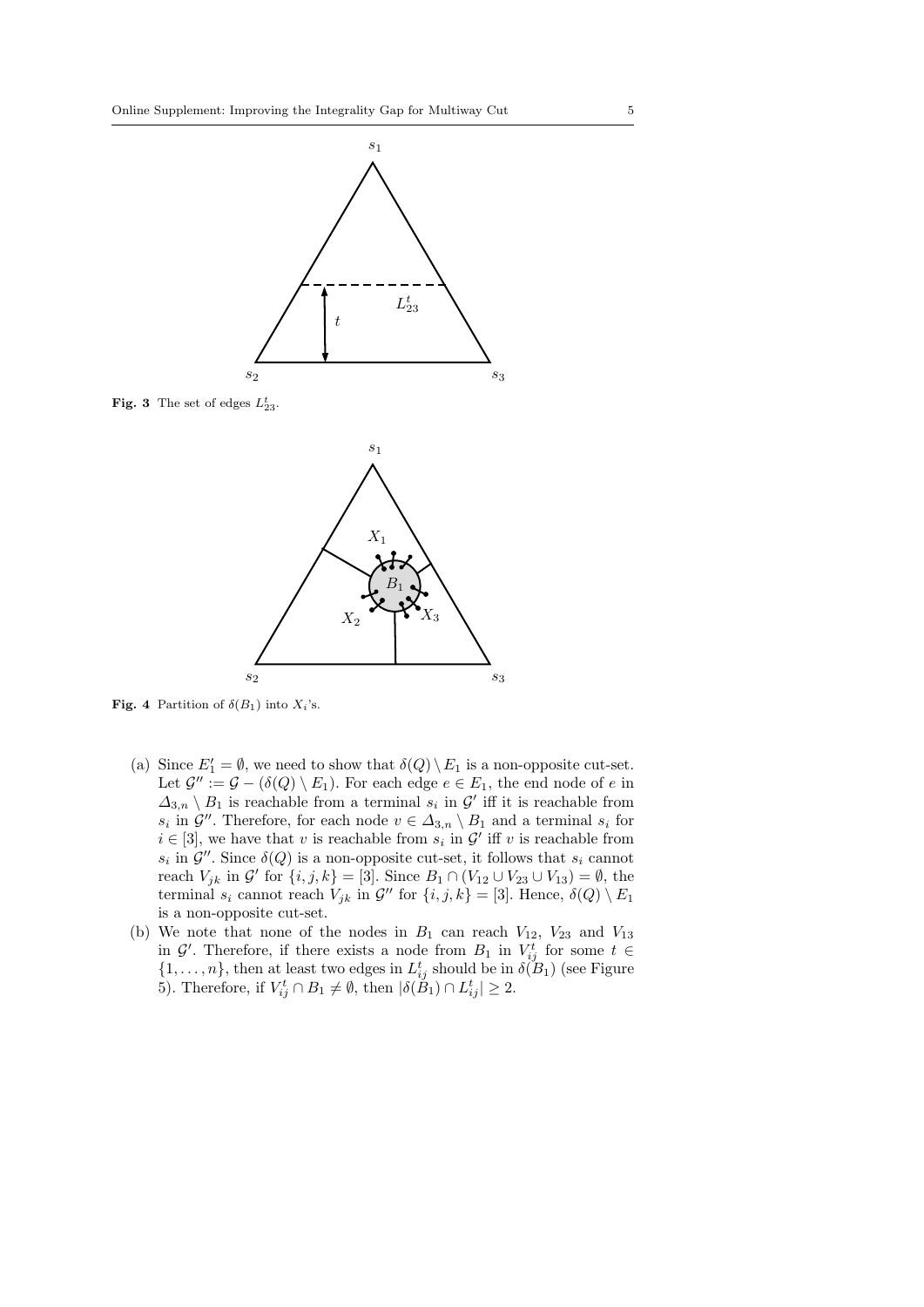

**Fig. 5**  $B_1 \cap V_{23}^t \neq \emptyset$  implies that  $|\delta(B_1) \cap L_{23}^t| \geq 2$ .

Every node  $v \in B_1$  is in at least two lines among  $V_{ij}^t$  for distinct  $i, j \in [3]$ and  $t \in \{1, \ldots, 2n/3\}$ . Each line  $V_{ij}^t$  for  $t \in \{1, \ldots, 2n/3\}$  has at most  $n$  nodes. Hence, the number of lines with non-empty intersection with  $B_1$  is at least  $2|B_1|/n$ . For each line that has a non-empty intersection with  $B_1$ , we have at least two edges in  $\delta(B_1)$ . Hence,

$$
\left| \delta(B_1) \cap \left( \cup_{i,j \in [3], t \in \{1, \dots, 2n/3\}} L_{ij}^t \right) \right| \ge 4 \cdot \frac{|B_1|}{n}.
$$

The cost of each edge in  $\cup_{i,j\in[3],t\in\{1,\dots,2n/3\}} L_{ij}^t$  is 3/(5*n*). So,

$$
Cost_J(\delta(B_1)) \geq Cost_J(\delta(B_1) \cap (\cup_{i,j \in [3], t \in \{1, ..., 2n/3\}} L_{ij}^t))
$$
  

$$
\geq \frac{12}{5} \frac{|B_1|}{n^2} = \frac{12}{5} \beta_1.
$$

Since we set  $E_1$  to be the  $X_i$  with maximum cost, we get that

$$
Cost_J(E_1) \ge (4/5)\beta_1.
$$

Moreover,  $Cost_J(E'_1) = 0$  as  $E'_1 = \emptyset$ . Hence,  $Cost_J(E_1) - Cost_J(E'_1) \ge$  $(4/5)\beta_1 \geq 0.4\beta_1$ .

2. Suppose  $r = 2$ . We assume that  $B_2 \neq \emptyset$  as otherwise, the claim is trivial. Similar to the previous case, we partition the set  $\delta(B_2)$  into three sets  $X_i := \delta(B_2) \cap \delta(S_i)$  for  $i \in [3]$  (see Figure 6). We also define

$$
Z := X_3 \cap \delta(B_2 \cap V_{12})
$$

and let

$$
E_2 := X_1
$$
 and  $E'_2 := \emptyset$  if  $Cost_J(X_1) \ge 0.4\beta_2$ ,  $E_2 := X_2$  and  $E'_2 := \emptyset$  if  $Cost_J(X_1) < 0.4\beta_2$  and  $Cost_J(X_2) \ge 0.4\beta_2$ ,  $E_2 := X_3 \setminus Z$  and  $E'_2 := \delta_{\mathcal{G}}(B_2 \setminus V_{12}, B_2 \cap V_{12})$  otherwise.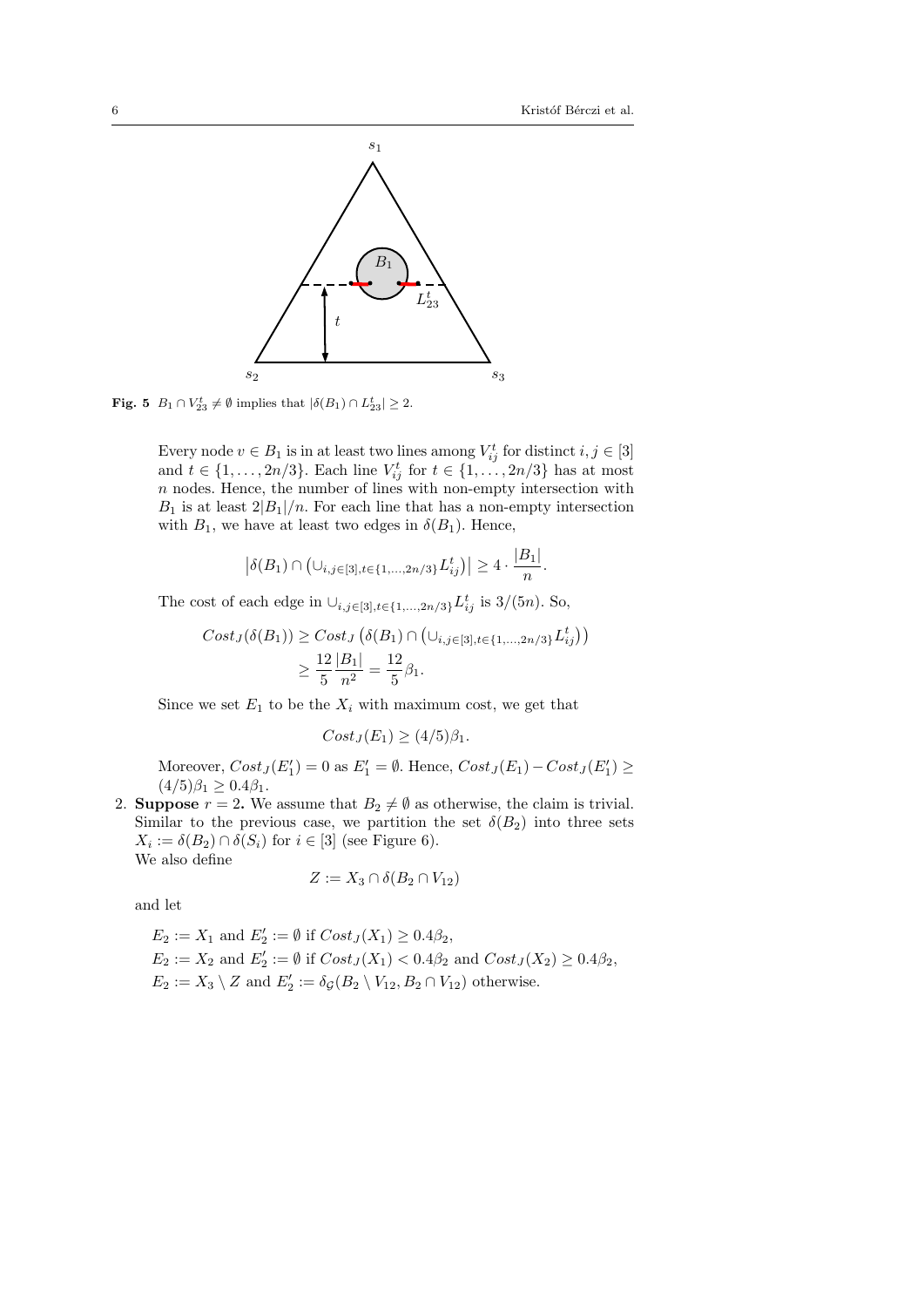

**Fig. 6** Partition of  $\delta(B_2)$  into  $X_i$ 's.

We emphasize that the last case is the only situation where we use a nonempty set for  $E_2'$ . We now show the required properties for this choice of  $E_2$  and  $E'_2$ .

- (a) Let  $\mathcal{G}'' := \mathcal{G} ((\delta(Q) \setminus E_2) \cup E'_2)$ . For each edge  $e \in E_2$ , the end node of e in  $\Delta_{3,n} \setminus B_2$  is reachable from a terminal  $s_i$  in  $\mathcal{G}'$  iff it is reachable from  $s_i$  in  $\mathcal{G}''$ . Therefore, for each node  $v \in \Delta_{3,n} \setminus B_2$  and a terminal  $s_i$ for  $i \in [3]$ , we have that v is reachable from  $s_i$  in  $\mathcal{G}'$  iff v is reachable from  $s_i$  in  $\mathcal{G}''$ . Since  $B_2 \cap V_{13} = \emptyset$  and  $s_2$  cannot reach  $V_{13}$  in  $\mathcal{G}'$ , we have that  $s_2$  cannot reach  $V_{13}$  in  $\mathcal{G}''$ . Similarly,  $s_1$  cannot reach  $V_{23}$  in  $\mathcal{G}''$ . It remains to argue that  $s_3$  cannot reach  $V_{12}$  in  $\mathcal{G}''$ . We have two cases.
	- i. Suppose  $E_2 = X_1$  or  $E_2 = X_2$ . We note that  $X_1$  (and  $X_2$  respectively) is the set of edges in  $\delta(B_2)$  whose end nodes outside  $B_2$  are reachable from  $s_1$  (and  $s_2$  respectively) in  $\mathcal{G}'$ . So, if  $E_2 = X_1$  or if  $E_2 = X_2$ , then the set of nodes reachable by  $s_3$  in  $\mathcal{G}'$  and  $\mathcal{G}''$ remains the same. Since  $s_3$  cannot reach  $V_{12}$  in  $\mathcal{G}'$ , we have that  $s_3$ cannot reach  $V_{12}$  in  $\mathcal{G}''$ .
	- ii. Suppose  $E_2 = X_3$ . We will show that  $\delta(B_2 \cap V_{12}) \subseteq (\delta(Q) \backslash E_2) \cup E'_2$ . Consequently, the nodes of  $B_2 \cap V_{12}$  are not reachable from  $s_3$  in  $\mathcal{G}''$ . Since nodes of  $V_{12} \backslash B_2$  are not reachable from  $s_3$  in  $\mathcal{G}'$ , we have that  $s_3$  cannot reach  $V_{12}$ .

We now show that  $\delta(B_2 \cap V_{12}) \subseteq (\delta(Q) \setminus E_2) \cup E'_2$ . Let  $uv \in$  $\delta(B_2 \cap V_{12})$  with  $u \in B_2 \cap V_{12}$  and  $v \notin B_2 \cap V_{12}$ . If  $v \in S_1 \cup S_2$ , then  $uv \in \delta(B_2) \subseteq \delta(Q)$  and  $uv \notin X_3 \supseteq E_2$ . Hence,  $uv \in (\delta(Q))$  $E_2$ ) ∪  $E'_2$ . If  $v \in S_3$ , then  $uv \in Z$  and hence  $uv \notin E_2$ . Moreover,  $uv \in \delta(B_2) \subseteq \delta(Q)$ , hence  $uv \in (\delta(Q) \setminus E_2) \cup E'_2$ . If  $v \in B$ , then  $v \in B_2$  by Proposition 1(iv) and hence  $e \in E'_2 \subseteq (\delta(Q) \setminus E_2) \cup E'_2$ .

(b) If  $Cost_J(X_1)$  or  $Cost_J(X_2)$  is at least  $0.4\beta_2$ , then we are done. So, let us assume that  $Cost_J(X_1), Cost_J(X_2) \leq 0.4\beta_2$ . Let  $Y_1, Y_2$  and  $Y_3$  be the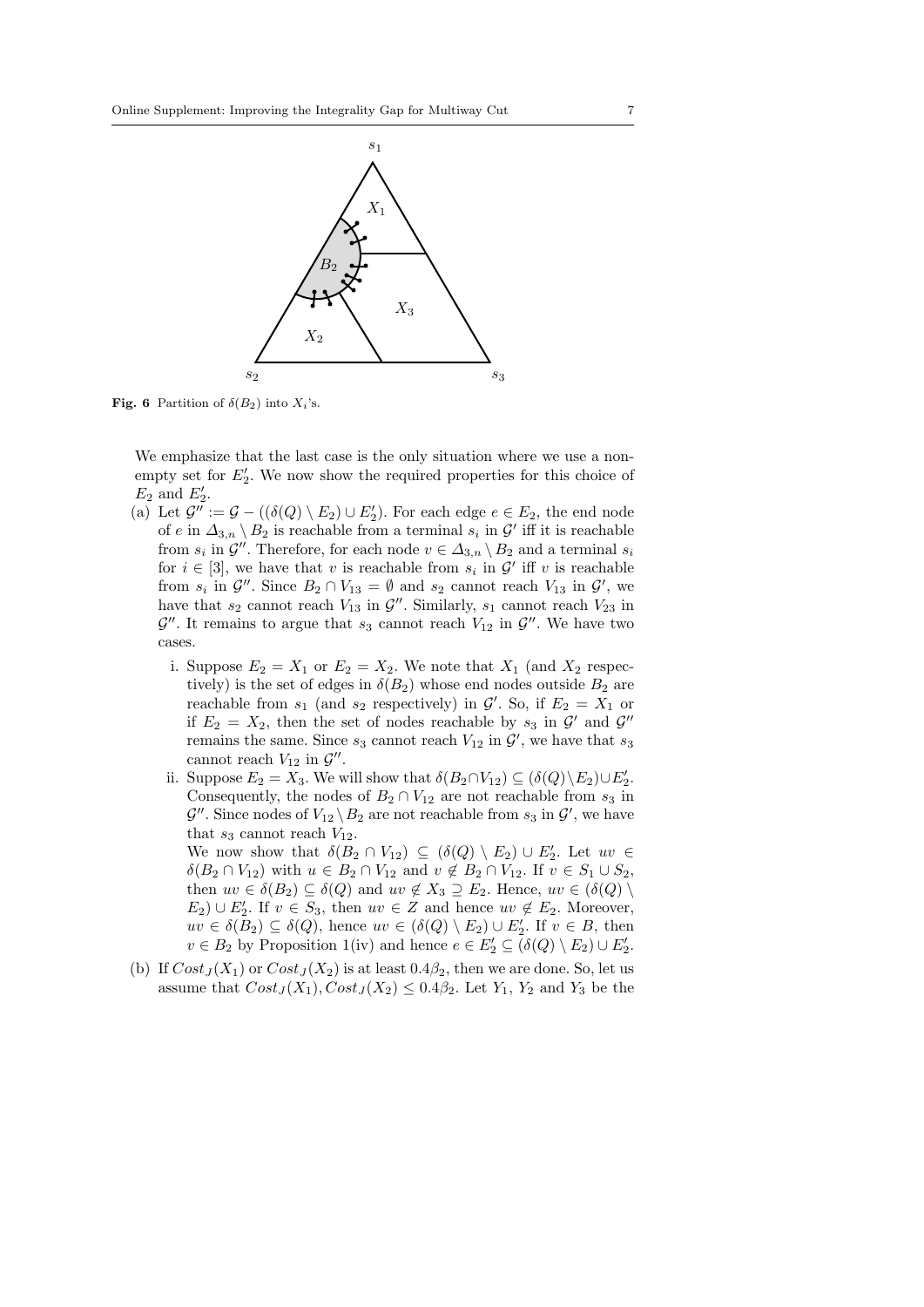

**Fig. 7** Partition of  $\delta(B_2)$  into Y<sub>i</sub>'s. The shaded region is  $B_2$ .

sets of edges in  $\delta(B_2)$  that are parallel to  $L_{12}, L_{13}$  and  $L_{23}$  respectively (see Figure 7). Formally,

$$
Y_1 := \delta(B_2) \cap (\cup_{t \in \{0, 1, ..., n\}} L_{12}^t)
$$
  
\n
$$
Y_2 := \delta(B_2) \cap (\cup_{t \in \{0, 1, ..., n\}} L_{13}^t)
$$
  
\n
$$
Y_3 := \delta(B_2) \cap (\cup_{t \in \{0, 1, ..., n\}} L_{23}^t)
$$

Claims 3 and 4 will help us derive the required inequality on the cost.

## Claim 3

$$
Cost_J(E_2') \le Cost_J(Y_2) + Cost_J(Y_3) - Cost_J(Z).
$$

Proof. We proceed in two steps: (1) we will show a one-to-one mapping f from edges in  $E_2'$  to edges in  $(Y_2 \cup Y_3) \setminus Z$  such that the cost of every edge  $e \in E_2'$  is the same as the cost of the mapped edge  $f(e)$  in the instance J, i.e.,  $w(e) = w(f(e))$  for every  $e \in E'_2$ , and (2) we will show that  $Z \subseteq Y_2 \cup Y_3$ . Now, by observing that the sets  $Y_2$  and  $Y_3$  are disjoint, we get that  $Cost_J(E'_2) \le Cost_J(Y_2) + Cost_J(Y_3) - Cost_J(Z)$ .

We now define the one-to-one mapping  $f: E'_2 \to (Y_2 \cup Y_3) \setminus Z$ . Let  $e = uv \in E'_2$  such that  $u \in B_2 \cap V_{12}, v \in B_2 \setminus V_{12}$ . Since  $E'_2$  only contains edges between  $B_2 \cap V_{12}$  and  $B_2 \setminus V_{12}$ , it does not contain an edge parallel to  $L_{12}$ . Therefore,  $e \in L_{13}^t$  or  $e \in L_{23}^t$  for some  $t \in \{1, ..., n\}$ . Suppose  $e \in L_{13}^t$  for some  $t \in \{1, ..., n\}$ . Since the nodes of  $B_2$  cannot reach  $V_{23}$ in  $\mathcal{G}'$ , there exists an edge in  $\delta(B_2) \cap L_{13}^t$ . We map e to an arbitrary edge in  $\delta(B_2) \cap L_{13}^t \subseteq Y_2$  (see Figure 8). We note that the set Z contains the set of edges incident to  $B_2 \cap V_{12}$  whose other end node is in  $S_3$ . Since both u and v are in  $B_2$ , it follows that  $L_{13}^t \cap Z = \emptyset$ . So our mapping of e is indeed to an edge in  $Y_2 \setminus Z$ . Similarly, if  $e \in L_{23}^t$  for some  $t \in \{1, \ldots, n\}$ , then we map e to an arbitrary edge in  $\delta(B_2) \cap L_{23}^t \subseteq Y_3 \setminus Z$ . This mapping is a one-to-one mapping as  $E_2'$  contains at most one edge from  $L_{13}^t$  for each  $t \in \{1, 2, ..., n\}$  and at most one edge from  $L_{23}^t$  for each  $t \in \{1, 2, \ldots, n\}$ . Moreover, for each  $t \in \{1, 2, \ldots, n\}$ , the cost of all edges in  $L_{13}^t$  are identical and the cost of all edges in  $L_{23}^t$  are identical. We now show that  $Z \subseteq Y_2 \cup Y_3$ . The set Z contains all edges whose one end node is in  $B_2 \cap V_{12}$  and another end node is in  $S_3$ . Since  $V_{12} \cap S_3 = \emptyset$ , the set Z does not contain any edge between  $B_2 \cap V_{12}$  and  $V_{12} \setminus B_2$ .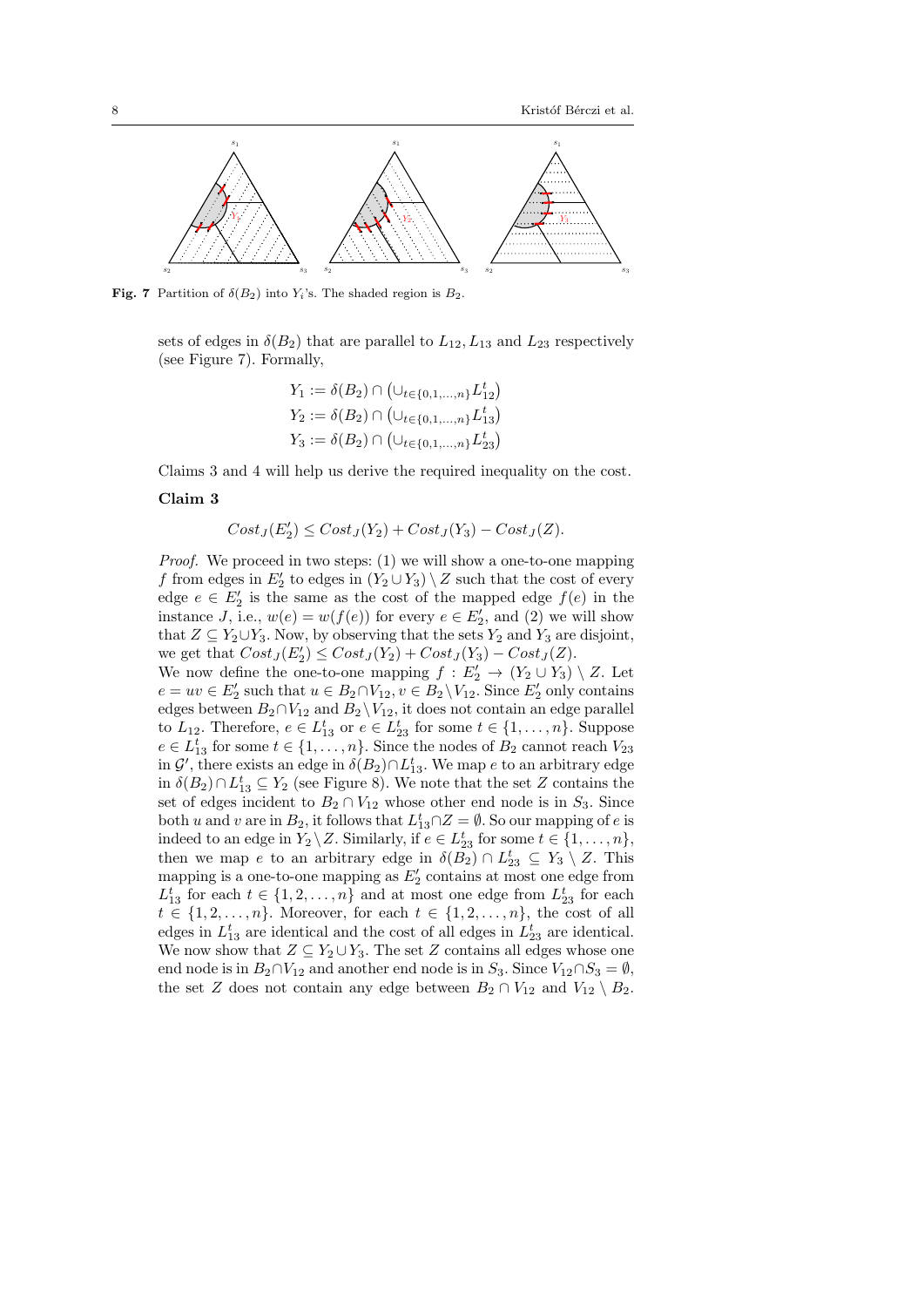

**Fig. 8** Mapping from  $E'_2$  to  $(Y_2 \cup Y_3) \setminus Z$ . The shaded region is  $B_2$ .

Hence,  $Y_1 \cap Z = \emptyset$ . Since Z is a subset of  $X_3$  which is a subset of  $Y_1 \cup Y_2 \cup Y_3$ , it follows that  $Z \subseteq Y_2 \cup Y_3$ .  $\Box$ 

## Claim 4

$$
Cost_J(Y_1) \ge \frac{6}{5}\beta_2.
$$

*Proof.* We first show a lower bound on the size of the set  $W := \{t \in$  $\{0, 1, \ldots, 2n/3\} : V_{12}^t \cap B_2 \neq \emptyset\}$ . If  $B_2 \cap V_{12}^t \neq \emptyset$  for some  $t \in \{2n/3 + \emptyset\}$ 1,..., *n*}, then  $B_2 \cap V_{12}^t \neq \emptyset$  for all  $t \in \{0, 1, ..., 2n/3\}$  and hence,  $|W| \ge 2n/3$ . Otherwise,  $B_2 \cap V_{12}^t = \emptyset$  for all  $t \in \{2n/3 + 1, ..., n\}$ . In this case,  $B_2 \subseteq \bigcup_{t=0}^{2n/3} V_{12}^t$ . For  $t \geq 1$ , each line  $V_{12}^t$  has at most n nodes. For  $t = 0$ , the set  $B_2$  can contain at most  $n - 1$  nodes from  $V_{12}^0$ which are not  $s_1$  or  $s_2$ . Hence,  $|W| \geq |B_2|/n = \beta_2 n$ . Thus, we have that  $|W| \ge \min\{2n/3, \beta_2 n\} = \beta_2 n$  as  $\beta_2 \le 0.66$ .

Since the nodes of  $B_2$  cannot reach  $V_{23}$  and  $V_{13}$  in  $\mathcal{G}'$ , we have that  $|\delta(B_2) \cap L_{12}^t| \geq 2$  if  $B_2 \cap V_{12}^t \neq \emptyset$ . Hence,

$$
\left|\delta(B_2)\cap\left(\cup_{t=0}^{2n/3}L_{12}^t\right)\right|\geq 2|W|\geq 2\beta_2 n.
$$

Each edge in  $\bigcup_{t=0}^{2n/3} L_{12}^t$  has cost at least 3/5*n*. Hence,

$$
Cost_J\left(\delta(B_2)\cap \left(\cup_{t=0}^{2n/3} L_{12}^t\right)\right)\geq \frac{6}{5}\beta_2.
$$

Since  $Y_1 = \delta(B_2) \cap (\cup_{t=0}^n L_{12}^t) \supseteq \delta(B_2) \cap (\cup_{t=0}^{2n/3} L_{12}^t)$ , we get that  $Cost_J(Y_1) \geq (6/5)\beta_2.$  $\Box$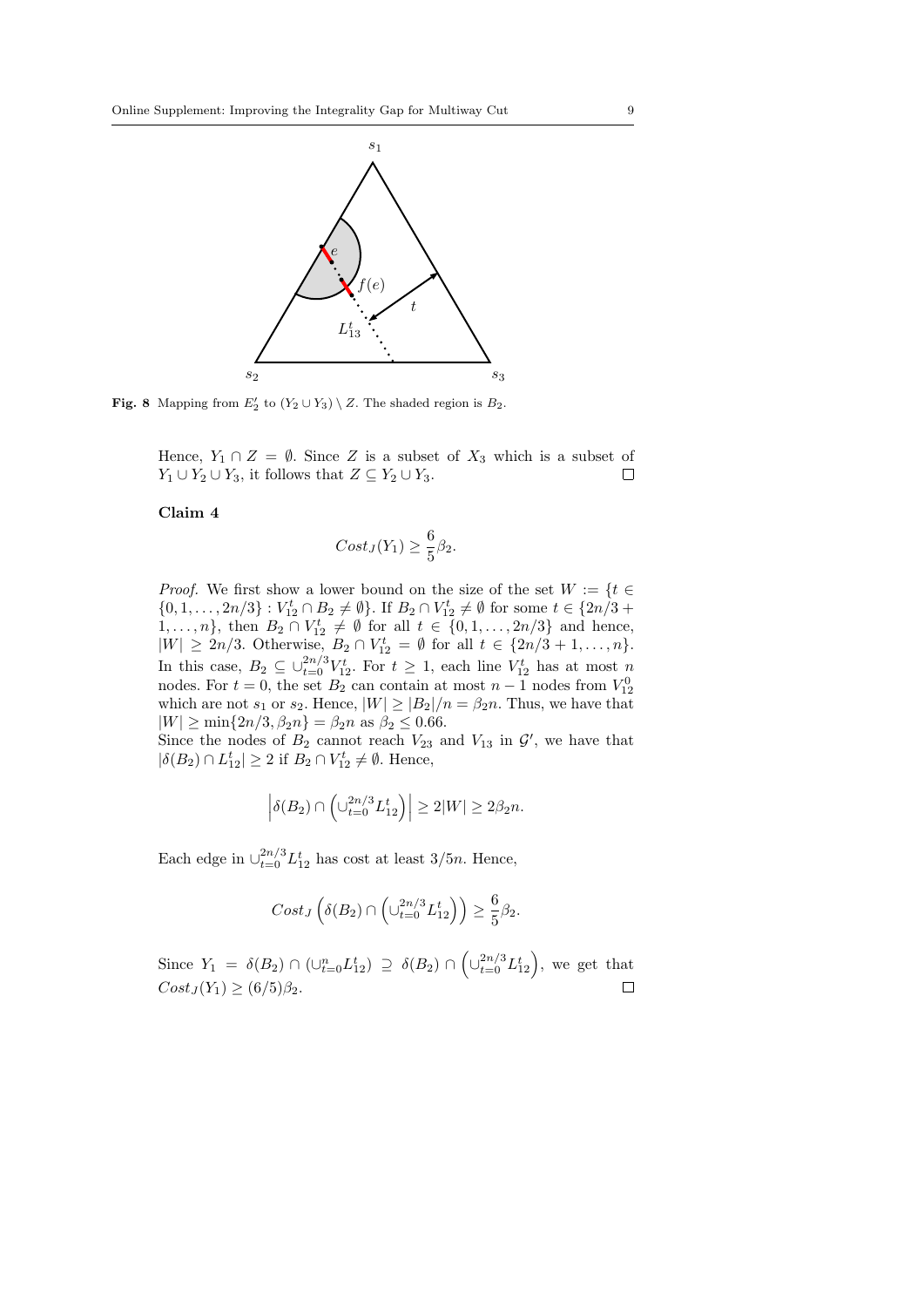We now derive the required inequality on the cost as follows:

$$
Cost_J(E_2) - Cost_J(E'_2) = Cost_J(X_3 \setminus Z) - Cost(E'_2)
$$
  
\n
$$
\ge Cost_J(X_3) - Cost_J(Z) - Cost_J(Y_2) - Cost_J(Y_3) + Cost_J(Z)
$$
  
\n
$$
\ge Cost_J(X_3 \cap Y_1) + Cost_J(X_3 \cap Y_2) + Cost_J(X_3 \cap Y_3)
$$
  
\n
$$
- Cost_J(Y_2) - Cost_J(Y_3)
$$
  
\n
$$
= Cost_J(X_3 \cap Y_1) - Cost_J((X_1 \cup X_2) \cap Y_2)
$$
  
\n
$$
- Cost_J((X_1 \cup X_2) \cap Y_3)
$$
  
\n
$$
= Cost_J(Y_1) - Cost_J((X_1 \cup X_2) \cap Y_1)
$$
  
\n
$$
- Cost_J((X_1 \cup X_2) \cap Y_2) - Cost_J((X_1 \cup X_2) \cap Y_3)
$$
  
\n
$$
= Cost_J(Y_1) - Cost_J(X_1 \cup X_2)
$$
  
\n
$$
\ge \frac{6}{5}\beta_2 - 0.4\beta_2 - 0.4\beta_2
$$
  
\n
$$
= 0.4\beta_2.
$$

The first inequality follows from Claim 3 and the penultimate inequality follows Claim 4 and the fact that  $Cost_J(X_1), Cost_J(X_2) \leq 0.4\beta_2$ .

3. Suppose  $r = 4$ . We assume that  $B_4 \neq \emptyset$ , as otherwise the claim is trivial. We partition  $\delta(B_4)$  into  $X_1 := \delta(B_4) \cap \delta(S_2)$  and  $X_2 := \delta(B_4) \setminus X_1$  (see Figure 9), and let  $E_4 := X_1$  and  $E'_4 := \emptyset$ .

We now show the required properties for this choice of  $E_4$  and  $E'_4$ . Let us fix a node  $v \in B_4$  and a path  $v, u_1, \ldots, u_t$  from v to  $L_{12}$  in  $\mathcal{G}[B_4]$ , and a path  $v, w_1, \ldots, w_{t'}$  from v to  $L_{23}$  in  $\mathcal{G}[B_4]$  (see Figure 9). Let  $S :=$  $\{v, u_1, \ldots, u_t, w_1, \ldots, w_{t'}\}.$  We note that  $S \subseteq B_4$ .



**Fig. 9** Partition of  $\delta(B_4)$  into  $X_1$  and  $X_2$ . The shaded region is  $B_4$ .

(a) Since  $E_4' = \emptyset$ , we need to show that  $\delta(Q) \setminus E_4$  is a non-opposite cut-set. Let  $\mathcal{G}'' := \mathcal{G} - (\delta(Q) \setminus E_4)$ . We first observe that there are no paths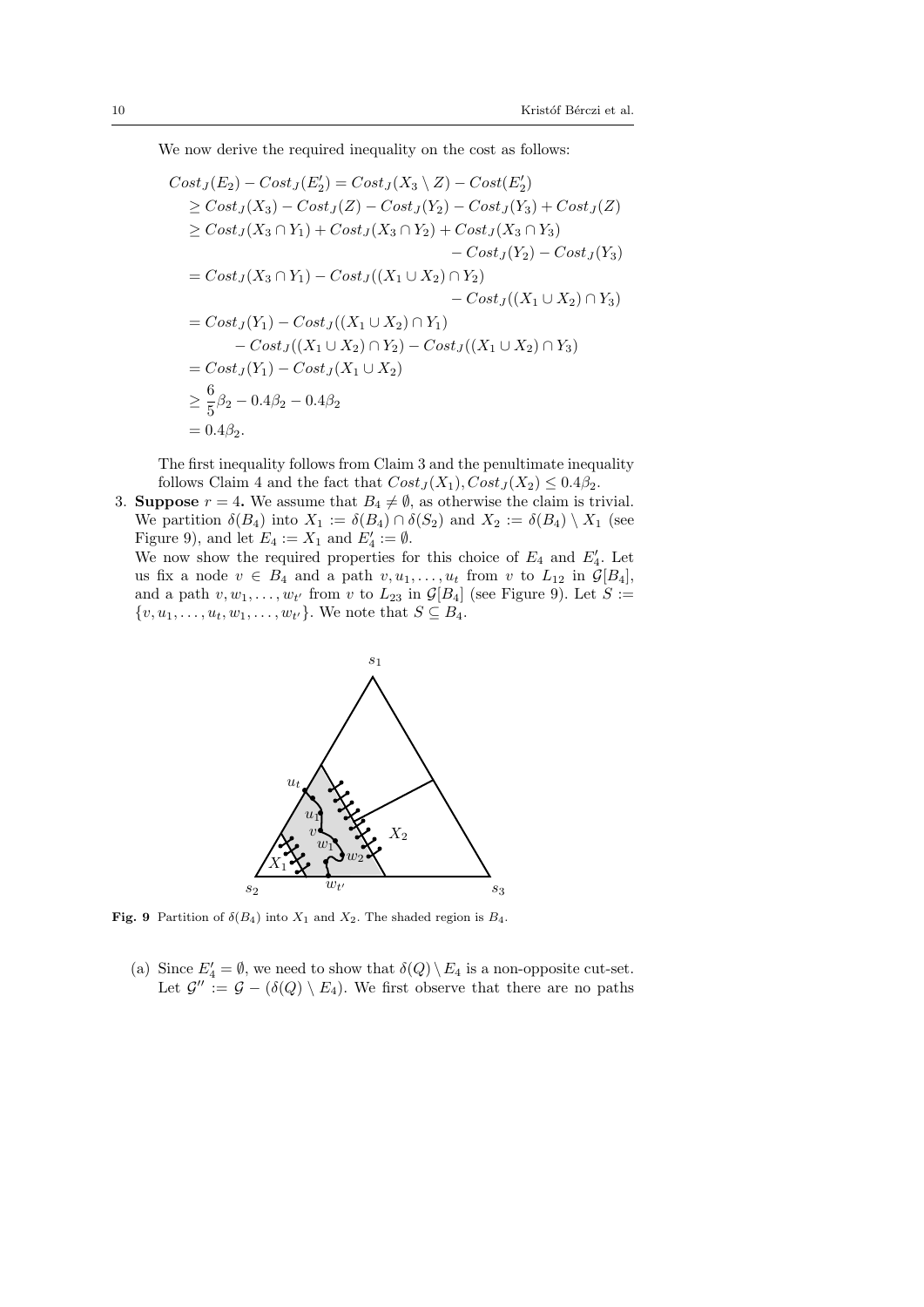between S and  $V_{13}$  in  $\mathcal{G} - X_2$ . Hence, there is no path from  $s_1$  or  $s_3$  to an end node of  $E_4 = X_1$  in  $\mathcal{G}'$ . Moreover, there is no path from  $s_1$  to  $V_{23}$  or from  $s_3$  to  $V_{12}$  in  $\mathcal{G}'$ . So, there is no path from  $s_1$  to  $V_{23}$  or from  $s_3$  to  $V_{12}$  in  $\mathcal{G}''$ . Also, since  $X_2 \subseteq \delta(Q) \setminus X_1$  and there is no path from  $s_2$  to  $V_{13}$  in  $\mathcal{G} - X_2$ , it follows that there is no path from  $s_2$  to  $V_{13}$  in  $\mathcal{G}''$ . Hence,  $\delta(Q) \setminus E_4$  is a non-opposite cut-set.

(b) We note that there are no paths between  $s_2$  and S in  $\mathcal{G} - E_4$ . Moreover, all paths in  $G$  between  $s_2$  and  $V_{13}$  go through S. Hence, there are no paths between  $s_2$  and  $V_{13}$  in  $\mathcal{G} - E_4$ . The cost of any such subset of nodes can be lower bounded by Lemma 4 of the main article. Thus,  $Cost_J(E_4) - Cost_J(E_4') \geq 0.4 - \left(\frac{1}{n}\right)/3 \geq 0.4\beta_4$ . The last inequality is because  $\beta_4 \leq 0.66$  by Proposition 1 and  $n \geq 10$ .

 $\Box$ 

For  $r \in [4]$ , let  $E_r$  and  $E'_r$  be the sets given by Claim 2. We will show that

$$
F := (\delta(Q) \setminus (\cup_{r=1}^4 E_r)) \cup (\cup_{r=1}^4 E'_r)
$$

is a non-opposite cut-set and that  $Cost_J(\delta(Q)) \geq Cost_J(F) + 0.4\alpha$ . Then, we use Proposition 2(ii) of the main article to conclude that  $Cost_J(\delta(Q)) \geq$  $1.2 - \frac{1}{n} + 0.4\alpha.$ 

Claim 5 F is a non-opposite cut-set.

*Proof.* Let  $\mathcal{G}'' = \mathcal{G} - F$ , and for  $i \in [3]$ , let  $S'_i$  be the set of nodes reachable from  $s_i$  in  $\mathcal{G}''$ . Since  $E'_r \subseteq \mathcal{G}[B]$  for every  $r, S'_i$  is a superset of  $S_i$ , and  $\mathcal{G}''[S_i] =$  $\mathcal{G}'[S_i]$ , which is connected. By the first property of Claim 2, for every  $r \in [4]$ there exists  $i \in [3]$  such that  $E_r \subseteq \delta(B_r) \cap \delta(S_i)$ . This implies, together with Proposition 1(ii), that the sets  $S_i'$  are disjoint. It also implies the following property:

(\*) For every  $r \in [4]$ , there exists  $i \in [3]$  such that  $\delta_{\mathcal{G}''}(B_r) \subseteq \delta(S_i)$ .

Suppose for contradiction that for some distinct  $i, j, k \in [3]$ , there exists a path P in  $\mathcal{G}''$  from  $s_i$  to some  $v \in V_{jk}$ . Since  $\delta(Q)$  is a non-opposite cut, the node v is not in  $S_i$ . Also, since  $v \in S'_i$  and we have seen above that  $S'_i$  is disjoint from  $S'_j$  and  $S'_k$ , it follows that  $v \notin S'_j \cup S'_k \supseteq S_j \cup S_k$ . Hence,  $v \notin S_1 \cup S_2 \cup S_3$ , and therefore  $v \in B_r$  for some  $r \in [4]$ .

Let u be the last node of  $S_i$  on the path P. By property  $(\star)$ , the end segment of P starting at the node after u is entirely in  $\mathcal{G}[B_r] \setminus E'_r$ . Since  $\mathcal{G}''[S_i]$ is connected, we can replace the  $s_i-u$  part of P by a path in  $\mathcal{G}''[S_i]$ , and obtain an  $s_i - v$  path in  $\mathcal{G}''$  that uses only edges in  $\mathcal{G}'[S_i] \cup (\mathcal{G}'[B_r] \setminus E'_r)$  and a single edge in  $E_r \subseteq \delta(S_i) \cap \delta(B_r)$ . Hence, this is also a path in  $E \setminus ((\delta(Q) \setminus E_r) \cup E'_r)$ . But we have already seen in Claim 2 that  $(\delta(Q) \setminus E_r) \cup E'_r$  is a non-opposite cut-set, so  $v \notin V_{jk}$ , a contradiction.  $\Box$